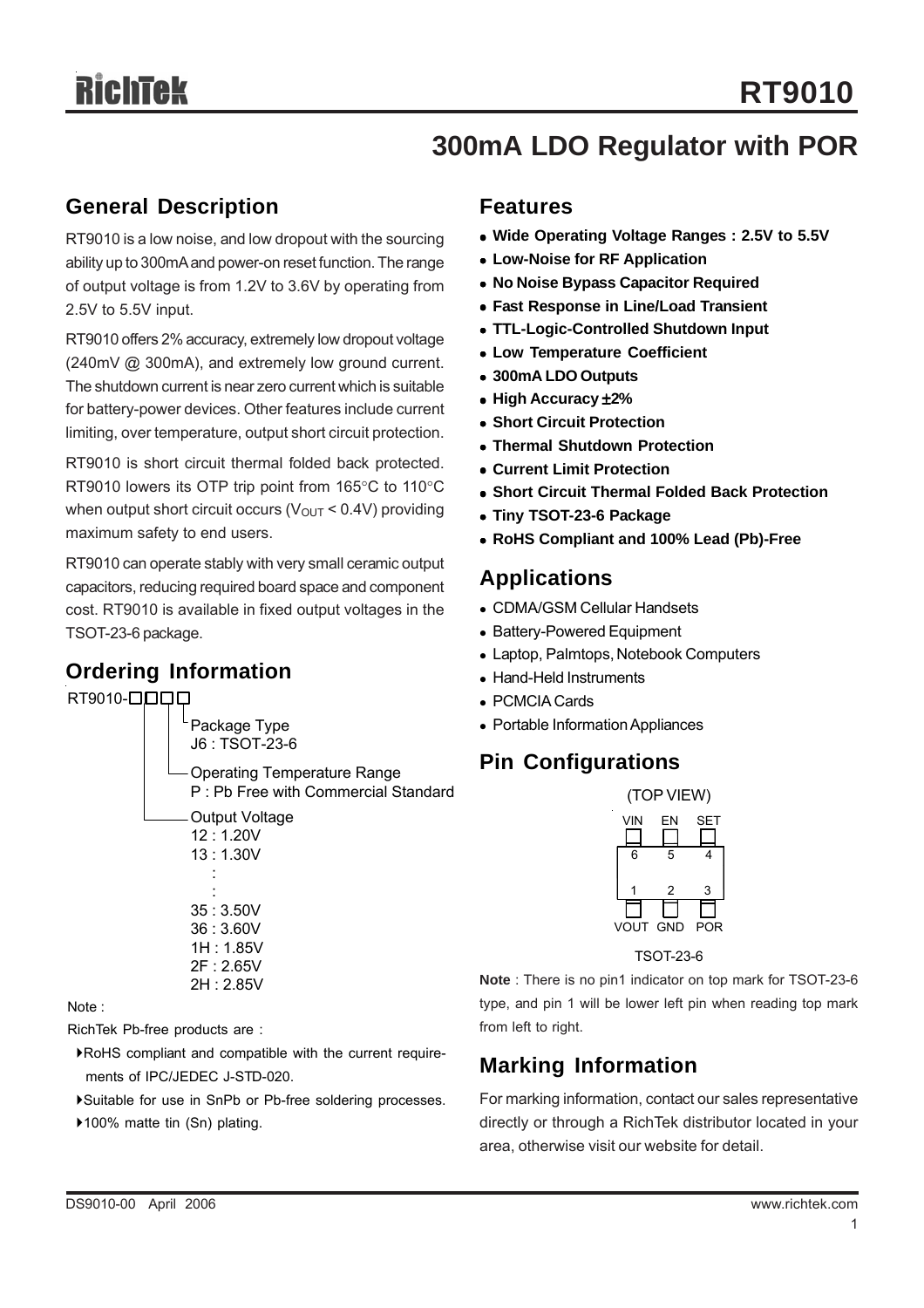# **Typical Application Circuit**



## **Functional Pin Description**

| Pin No.        | <b>Pin Name</b> | <b>Pin Function</b>                                                                                               |
|----------------|-----------------|-------------------------------------------------------------------------------------------------------------------|
|                | VOUT            | Output Voltage.                                                                                                   |
| 2              | GND             | Common Ground.                                                                                                    |
| 3              | <b>POR</b>      | Power-On Reset Output: Open-drain output. Active low indicates an<br>output under voltage condition on regulator. |
| $\overline{4}$ | <b>SET</b>      | Delay Set Input. Connect external capacitor to GND to set the internal<br>delay.                                  |
| 5              | EN              | Chip Enable (Active High).                                                                                        |
| 6              | VIN             | Supply Input Voltage.                                                                                             |

## **Function Block Diagram**

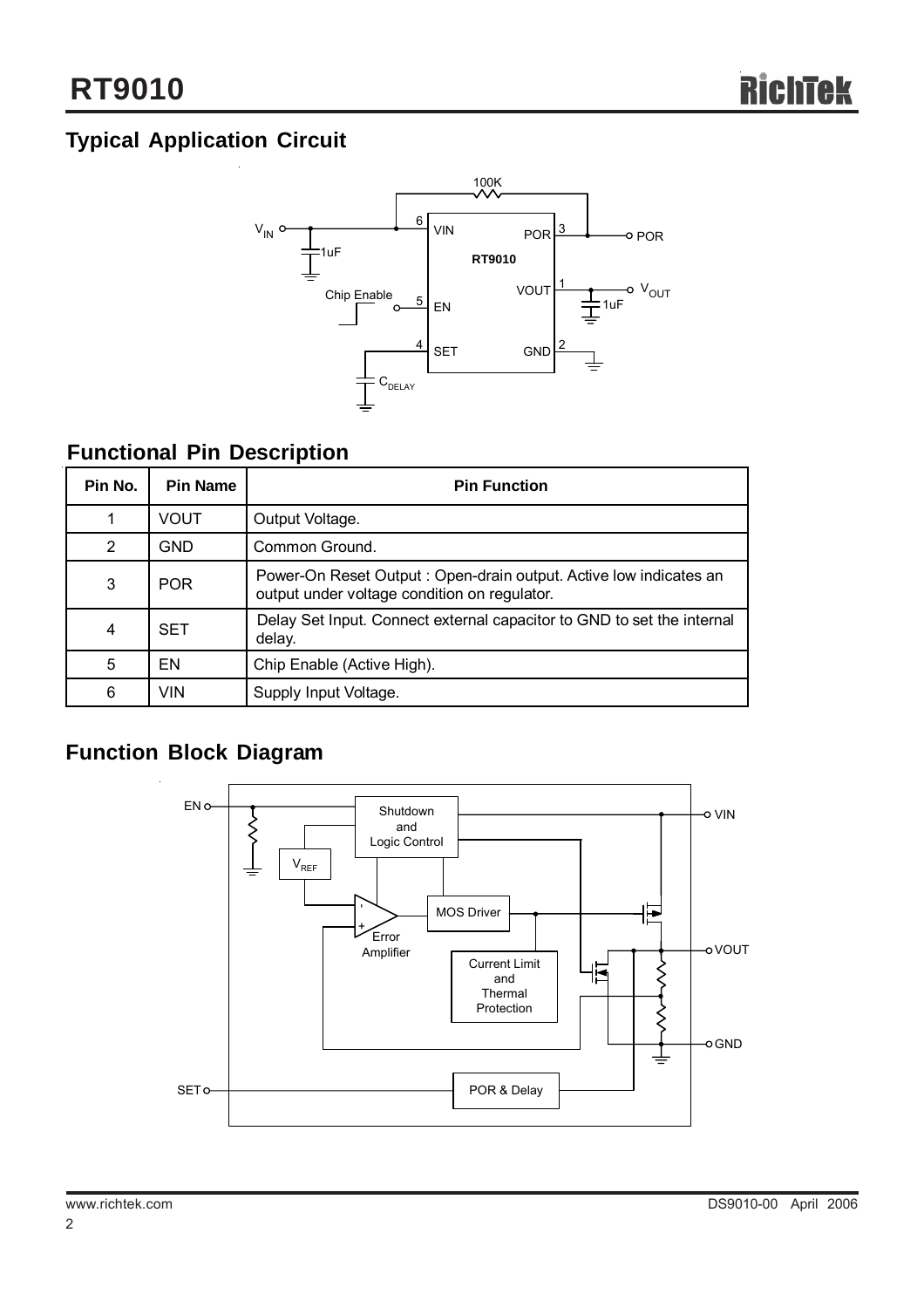## **Absolute Maximum Ratings** (Note 1)

| • Power Dissipation, $P_D @ T_A = 25^{\circ}C$ |  |
|------------------------------------------------|--|
|                                                |  |
| • Package Thermal Resistance (Note 4)          |  |
|                                                |  |
|                                                |  |
|                                                |  |
|                                                |  |
| • ESD Susceptibility (Note 2)                  |  |
|                                                |  |
|                                                |  |

#### **Recommended Operating Conditions** (Note 3)

| --- 2.5V to 5.5V                            |
|---------------------------------------------|
| $---$ 0V to 5.5V                            |
| $-40^{\circ}$ C to 125 $^{\circ}$ C $^{-1}$ |
| $-$ 40°C to 85°C                            |

#### **Electrical Characteristics**

( $V_{IN}$  =  $V_{OUT}$  + 1V,  $V_{EN}$  =  $V_{IN}$ ,  $C_{IN}$  =  $C_{OUT}$  = 1 $\mu$ F, T<sub>A</sub> = 25°C, unless otherwise specified.)

| <b>Parameter</b>               |            | Symbol                   | <b>Test Conditions</b>                                                            | Min  | <b>Typ</b> | <b>Max</b> | <b>Units</b>    |
|--------------------------------|------------|--------------------------|-----------------------------------------------------------------------------------|------|------------|------------|-----------------|
| Input Voltage                  |            | $V_{IN}$                 | $V_{\text{IN}}$ = 2.5V to 5.5V                                                    | 2.5  | --         | 5.5        | $\vee$          |
| (Note 5)                       |            |                          | $I_{\text{OUT}}$ = 150mA, $V_{\text{OUT}}$ > 2.8V                                 | --   | 120        | --         | mV              |
| Dropout Voltage                |            | <b>VDROP</b>             | $I_{OUT}$ = 300mA, $V_{OUT}$ > 2.8V                                               | --   | 240        | --         | mV              |
| Output Voltage Range           |            | <b>VOUT</b>              |                                                                                   | 1.2  |            | 3.6        | $\vee$          |
| <b>Output Voltage Accuracy</b> |            | $\Delta V_{\text{OUT}}$  | $I_{\text{OUT}} = 1 \text{mA}$                                                    | $-2$ |            | $+2$       | $\%$            |
| Line Regulation                |            | $\Delta V$ LINE          | $V_{IN}$ = ( $V_{OUT}$ + 0.3V) to 5.5V or<br>$V_{IN}$ > 2.5V, whichever is larger | --   |            | 0.2        | %N              |
| Load Regulation                |            | $\Delta V$ LOAD          | 1mA < $I_{OUT}$ < 300mA                                                           | --   |            | 0.6        | %               |
| <b>Current Limit</b>           |            | <b>ILIM</b>              | $R_{LOAD} = 1\Omega$                                                              | 330  | 450        | 700        | mA              |
| Quiescent Current              |            | lQ                       | $V_{EN}$ > 1.5V                                                                   | --   | 58         | 80         | μA              |
| Shutdown Current               |            | $I_{Q}$ <sub>SD</sub>    | $V_{EN}$ < 0.4V                                                                   | --   |            | 1          | $\mu$ A         |
|                                | Logic-High | Vıн                      | $V_{IN}$ = 2.5V to 5.5V, Power On                                                 | 1.5  | --         |            | $\vee$          |
| <b>EN Threshold Voltage</b>    | Logic-Low  | $V_{IL}$                 | $V_{\text{IN}}$ = 2.5V to 5.5V, Shutdown                                          | --   |            | 0.4        |                 |
| Output Voltage TC              |            |                          |                                                                                   | --   | 100        | --         | ppm/°C          |
| <b>Thermal Shutdown</b>        |            | $T_{SD}$                 |                                                                                   | --   | 170        | $-$        | $\circ$ C       |
| Thermal Shutdown Hysteresis    |            | $\Delta$ T <sub>SD</sub> |                                                                                   | --   | 40         |            | $\rm ^{\circ}C$ |

*To be continued*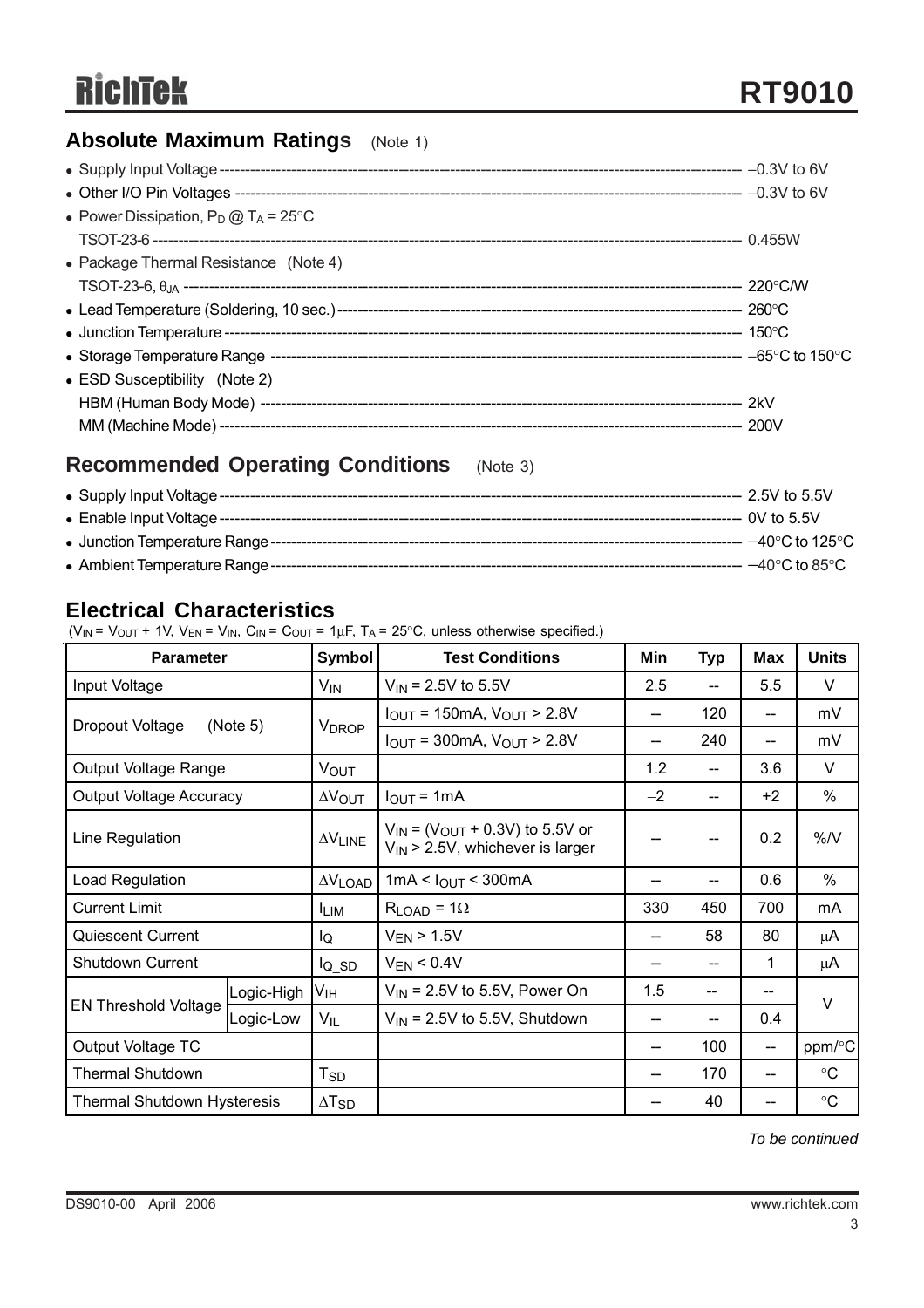# **RT9010**

| <b>Parameter</b>             | <b>Symbol</b>          | <b>Test Conditions</b>                                      | Min   | <b>Typ</b> | <b>Max</b> | <b>Units</b> |
|------------------------------|------------------------|-------------------------------------------------------------|-------|------------|------------|--------------|
|                              |                        | $f = 100$ Hz                                                | --    | $-65$      | $-$        | dB           |
| <b>PSRR</b><br>Loading=10mA  | <b>PSRR</b>            | $f = 1kHz$                                                  | --    | $-60$      | $-$        | dB           |
|                              |                        | $f = 10kHz$                                                 | --    | $-50$      | $-$        | dB           |
|                              |                        | $f = 100$ Hz                                                | --    | $-65$      | $-$        | dB           |
| <b>PSRR</b><br>Loading=150mA | <b>PSRR</b>            | $f = 1kHz$                                                  | --    | $-50$      | $-$        | dB           |
|                              |                        | $f = 10k$ Hz                                                | $- -$ | $-50$      | $-$        | dB           |
|                              | <b>V<sub>THL</sub></b> | Low Threshold, % of nominal $V_{\text{OUT}}$<br>(Flag On)   | 90    |            |            | %            |
| <b>Reset Threshold</b>       | <b>V<sub>THH</sub></b> | High Threshold, % of nominal $V_{\text{OUT}}$<br>(Flag Off) | $- -$ |            | 96         | %            |
| POR Output Logic Low Voltage | V <sub>POR_L</sub>     | $I_L = 250 \mu A$                                           | --    | 0.02       | 0.1        | V            |
| POR Leakage Current          | <b>I</b> POR           | Flag off                                                    | $-1$  | 0.01       | 1          | μA           |
| Set pin current source       |                        | $V_{\text{SET}} = 0$                                        | 0.60  | 1.25       | 1.70       | μA           |
| Set pin threshold            |                        | $POR = high$                                                | $- -$ | 1.4        | --         | V            |

**Note 1.** Stresses listed as the above "Absolute Maximum Ratings" may cause permanent damage to the device. These are for stress ratings. Functional operation of the device at these or any other conditions beyond those indicated in the operational sections of the specifications is not implied. Exposure to absolute maximum rating conditions for extended periods may remain possibility to affect device reliability.

**Note 2.** Devices are ESD sensitive. Handling precaution recommended.

**Note 3.** The device is not guaranteed to function outside its operating conditions.

- **Note 4.**  $\theta_{JA}$  is measured in the natural convection at  $T_A = 25^{\circ}$  on a low effective thermal conductivity test board of JEDEC 51-3 thermal measurement standard.
- Note 5. The dropout voltage is defined as V<sub>IN</sub> -V<sub>OUT</sub>, which is measured when V<sub>OUT</sub> is V<sub>OUT(NORMAL)</sub> 100mV.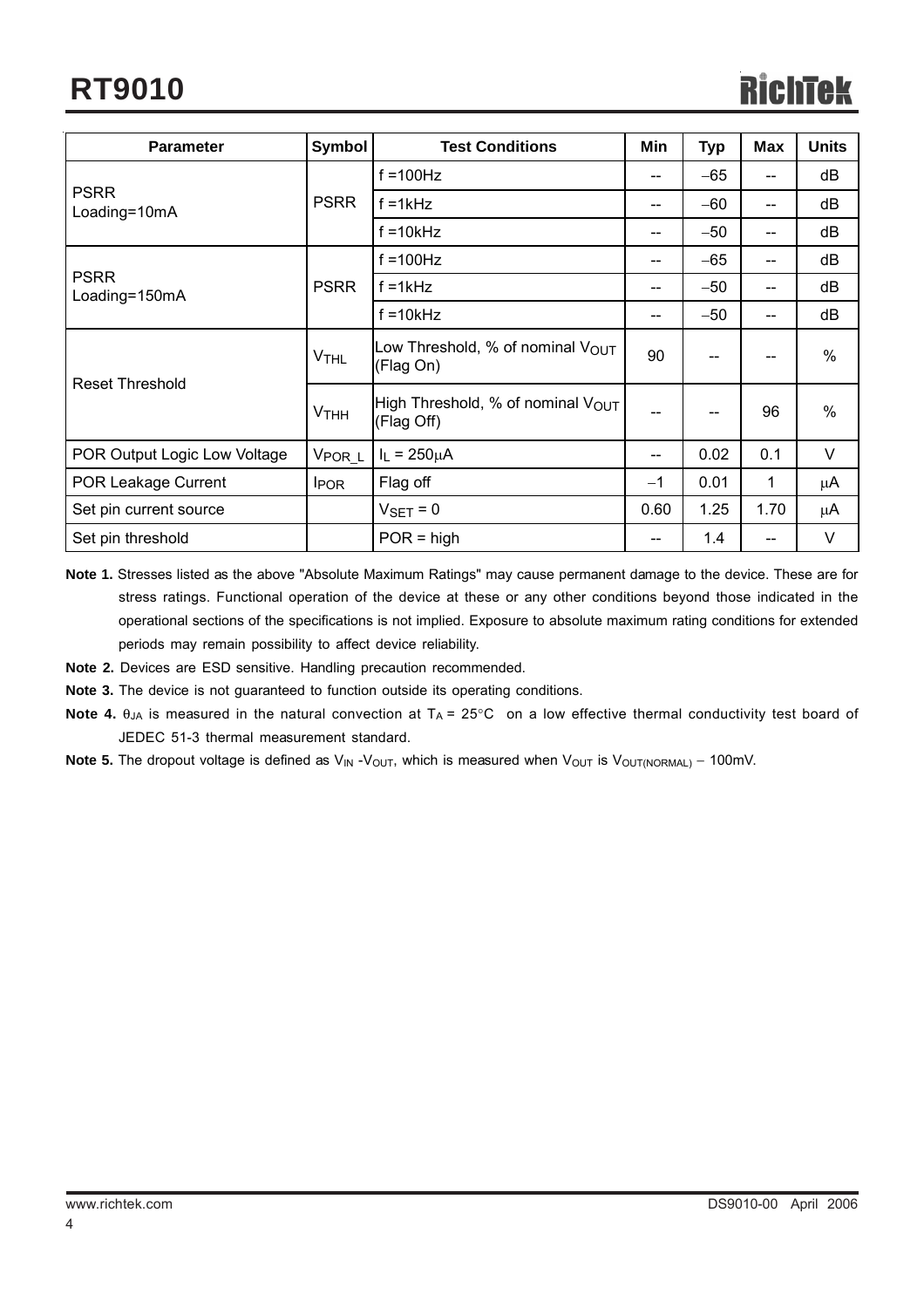

DS9010-00 April 2006 www.richtek.com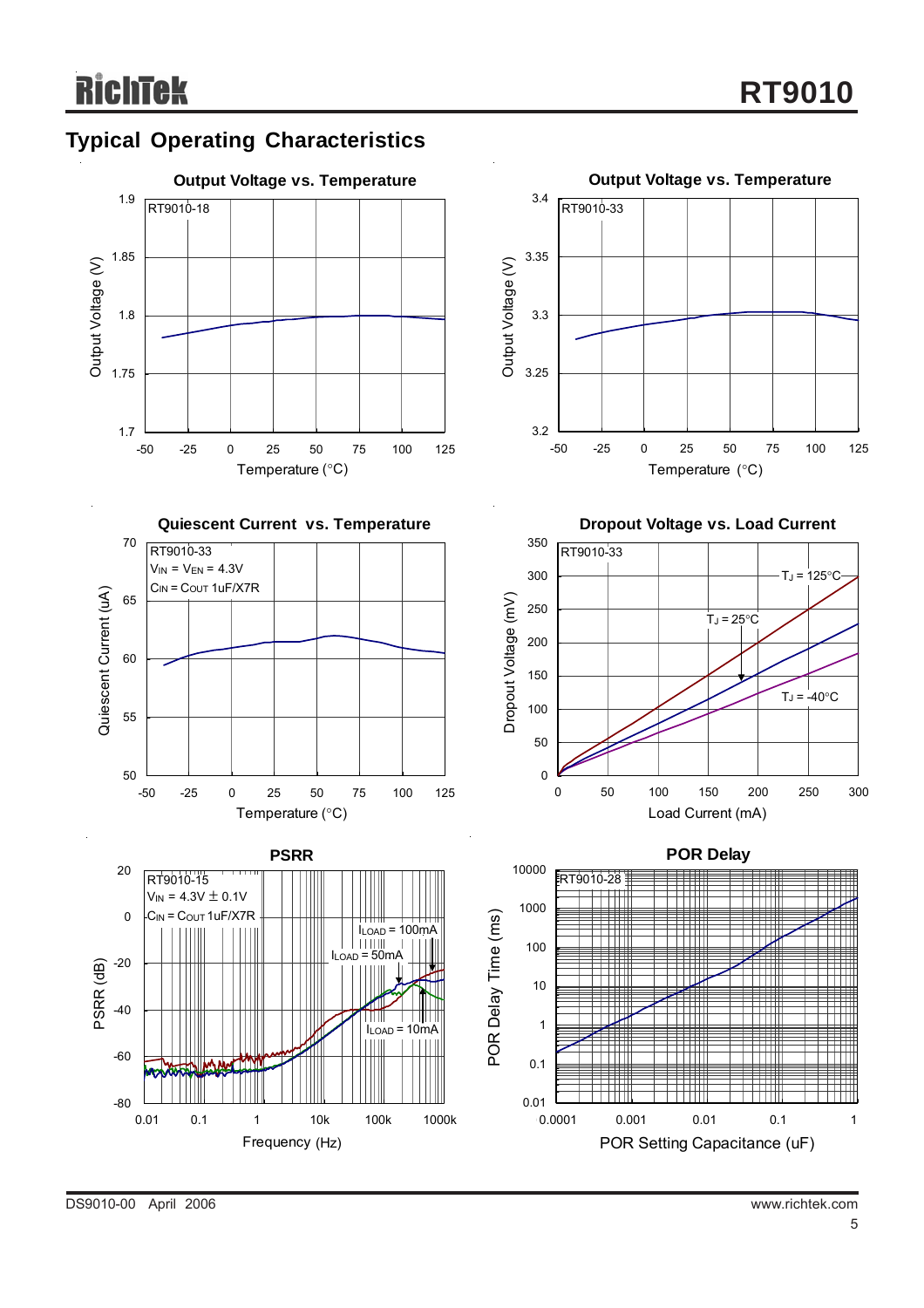

and a straight

Time (250μs/Div)

Time (250μs/Div)

<u>Emministration in a transformation in a t</u>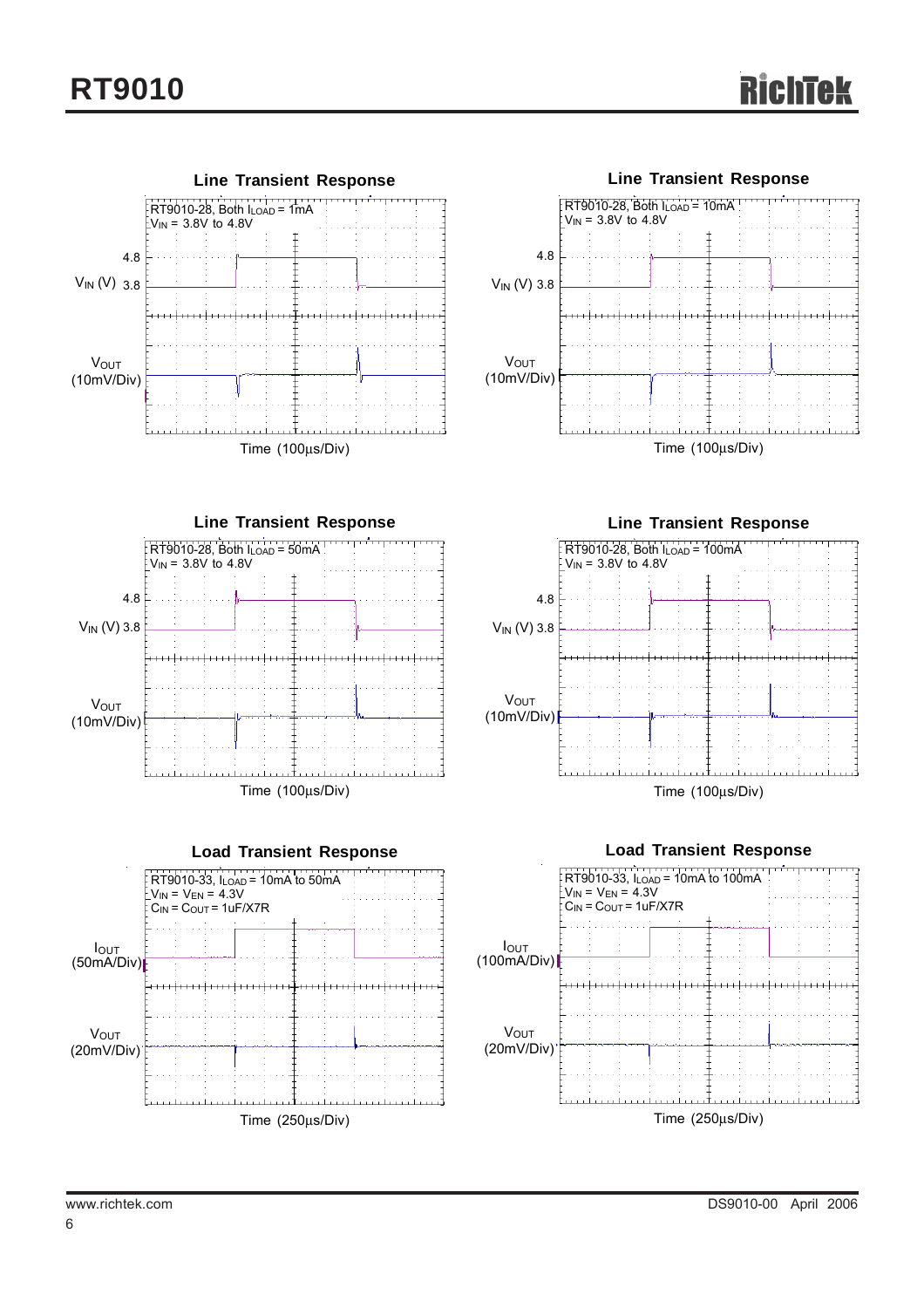# **Tek**



Time (10ms/Div)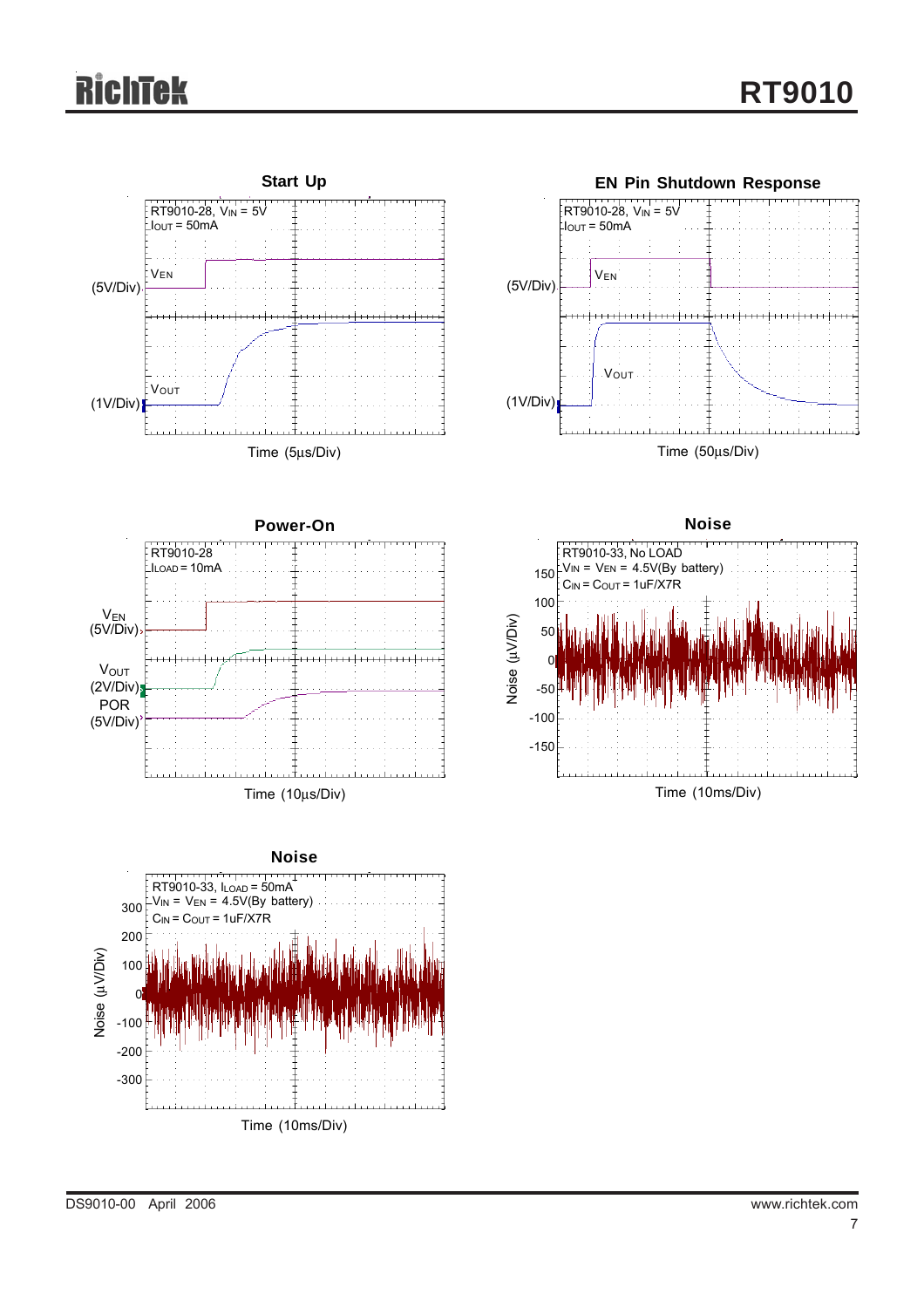### **Applications Information**

Like any low-dropout regulator, the external capacitors used with the RT9010 must be carefully selected for regulator stability and performance. Using a capacitor whose value is  $> 1\mu$ F on the RT9010 input and the amount of capacitance can be increased without limit. The input capacitor must be located a distance of not more than 0.5 inch from the input pin of the IC and returned to a clean analog ground. Any good quality ceramic or tantalum can be used for this capacitor. The capacitor with larger value and lower ESR (equivalent series resistance) provides better PSRR and line-transient response.

The output capacitor must meet both requirements for minimum amount of capacitance and ESR in all LDOs application. The RT9010 is designed specifically to work with low ESR ceramic output capacitor in space-saving and performance consideration. Using a ceramic capacitor whose value is at least  $1 \mu$ F with ESR is > 20m $\Omega$  on the RT9010 output ensures stability. The RT9010 still works well with output capacitor of other types due to the wide stable ESR range. Figure 1. shows the curves of allowable ESR range as a function of load current for various output capacitor values. Output capacitor of larger capacitance can reduce noise and improve load transient response, stability, and PSRR. The output capacitor should be located not more than 0.5 inch from the VOUT pin of the RT9010 and returned to a clean analog ground.



**Region of Stable COUT ESR vs. Load Current** 

Figure 1. Stable Cout ESR Range

#### **Thermal Considerations**

Thermal protection limits power dissipation in RT9010. When the operation junction temperature exceeds 170°C, the OTP circuit starts the thermal shutdown function and turns the pass element off. The pass element turn on again after the junction temperature cools by 40°C. RT9010 lowers its OTP trip level from 170°C to 110°C when output short circuit occurs ( $V_{OUT}$  < 0.4V) as shown in Figure 2. It limits IC case temperature under 100°C and provides maximum safety to customer while output short circuit occurring.



Figure 2. Short Circuit Thermal Folded Back Protection when Output Short Circuit Occurs (Patent)

For continuous operation, do not exceed absolute maximum operation junction temperature 125°C. The power dissipation definition in device is :

 $P_D = (V_{IN} - V_{OUT}) \times I_{OUT} + V_{IN} \times I_{Q}$ 

The maximum power dissipation depends on the thermal resistance of IC package, PCB layout, the rate of surroundings airflow and temperature difference between junction to ambient. The maximum power dissipation can be calculated by following formula :

$$
P_{D(MAX)} = (T_{J(MAX)} - T_A) / \theta_{JA}
$$

Where  $T_{J(MAX)}$  is the maximum operation junction temperature 125 $\degree$ C, T<sub>A</sub> is the ambient temperature and the  $\theta_{JA}$  is the junction to ambient thermal resistance.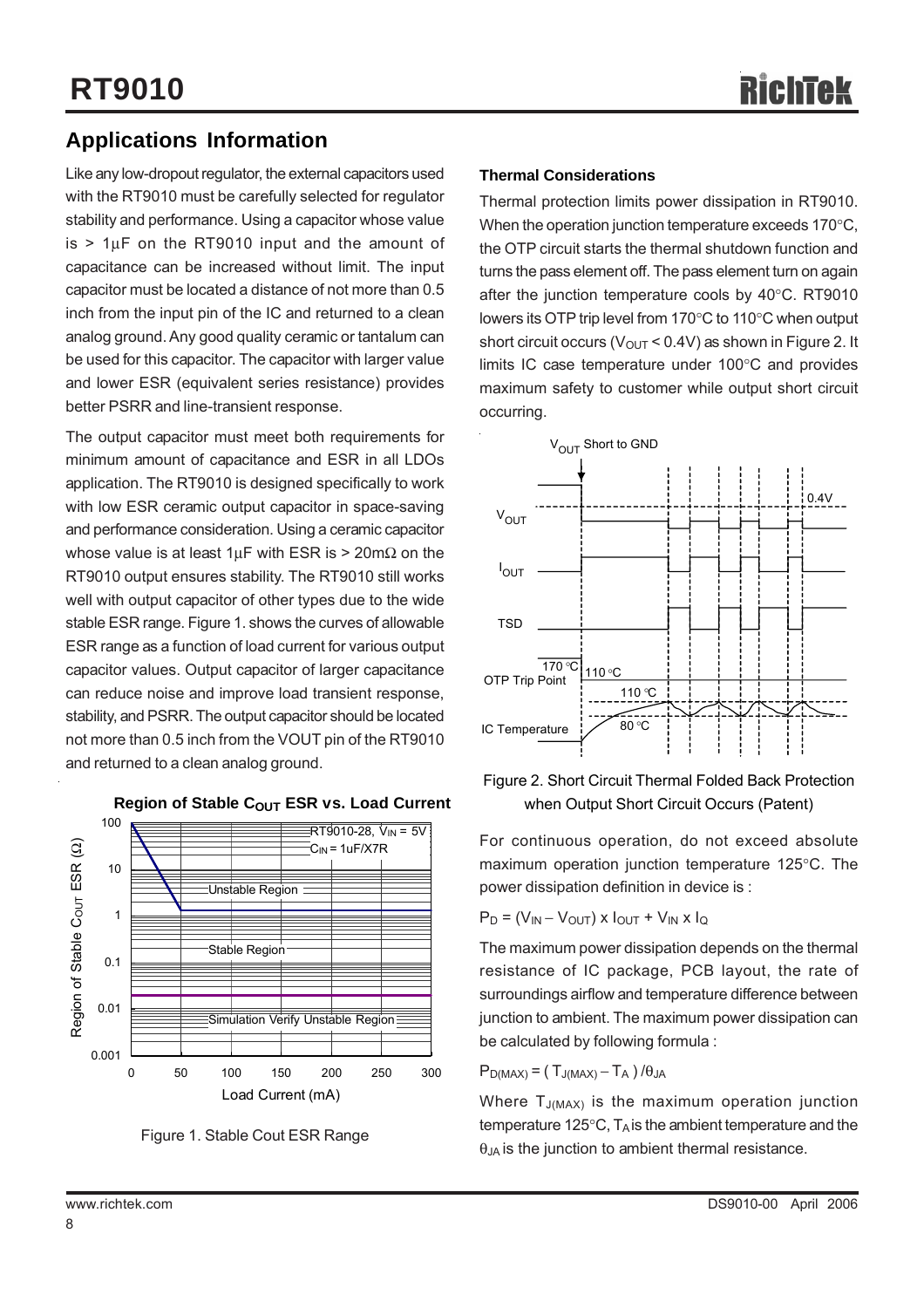For recommended operating conditions specification of RT9010, where  $T_{J(MAX)}$  is the maximum junction temperature of the die (125 $^{\circ}$ C) and  $T_A$  is the operated ambient temperature. The junction to ambient thermal resistance ( $\theta_{JA}$  is layout dependent) for TSOT-23-6 package is 220°C/W on the standard JEDEC 51-3 single-layer thermal test board. The maximum power dissipation at  $T_A$  = 25°C can be calculated by following formula :

 $P_{D(MAX)} = (125^{\circ}C - 25^{\circ}C) / (220^{\circ}C/W) = 0.455$  W for TSOT-23-6 packages

The maximum power dissipation depends on operating ambient temperature for fixed  $T_{J(MAX)}$  and thermal resistance  $\theta_{JA}$ . For RT9010 packages, the Figure 3 of derating curves allows the designer to see the effect of rising ambient temperature on the maximum power allowed.



Figure 3. Derating Curves for RT9010 Packages